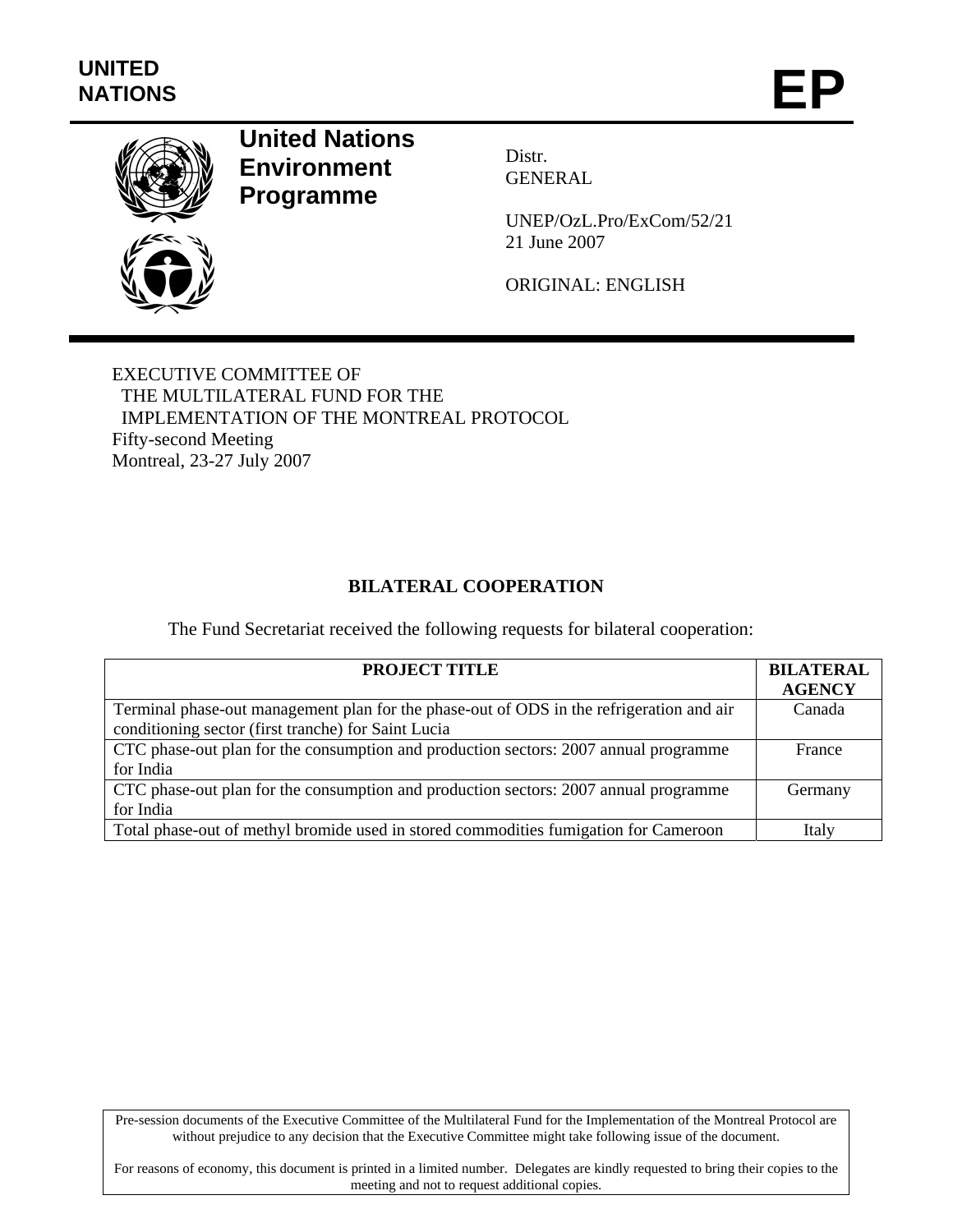## **Note on the Organization of the Document**

1. This document provides an overview of requests from bilateral agencies and whether they are eligible for approval by the Executive Committee in light of the maximum level of bilateral cooperation available for the year 2007. It also cross-references relevant meeting documents, which include a discussion on the bilateral requests. Documents that have been cross-referenced are addressed in other agenda items under consideration at the 52<sup>nd</sup> Meeting. Furthermore, bilateral requests for funding have been covered in documents on other agenda items.

2. Germany has already received approval for annual tranches of multi-year agreements (MYAs) and other activities, which have fully utilized its 2006 and 2007 bilateral allocations. At its 48<sup>th</sup> and subsequent meetings, the Executive Committee has decided to inform the Meeting of the Parties of cases where bilateral cooperation exceeded 20 per cent of the current year's contribution for the current replenishment period, in particular where they relate to commitments for existing MYAs.

## **Introduction**

3. A total of four requests for bilateral cooperation with a value of US \$1,412,256 (including MYAs and agency fees) have been received by the Secretariat for approval at the  $52<sup>nd</sup>$  Meeting. This document presents, by bilateral agency, those projects that are before the Executive Committee for its consideration.

4. Table 1 provides a summary of the value and number of requests by bilateral agency.

#### Table 1

## **VALUE AND NUMBER OF PROJECTS FOR BILATERAL COOPERATION, BY BILATERAL AGENCY (including agency fees)**

| <b>Bilateral Agency</b> | <b>Total Amount</b><br><b>Requested</b><br>(US \$) | <b>Number of Projects</b> |
|-------------------------|----------------------------------------------------|---------------------------|
| Canada                  | 176,280                                            |                           |
| France                  | 585,000                                            |                           |
| Germany                 | 357,500                                            |                           |
| Italy                   | 293,476                                            |                           |
| <b>TOTAL</b>            | 1,412,256                                          |                           |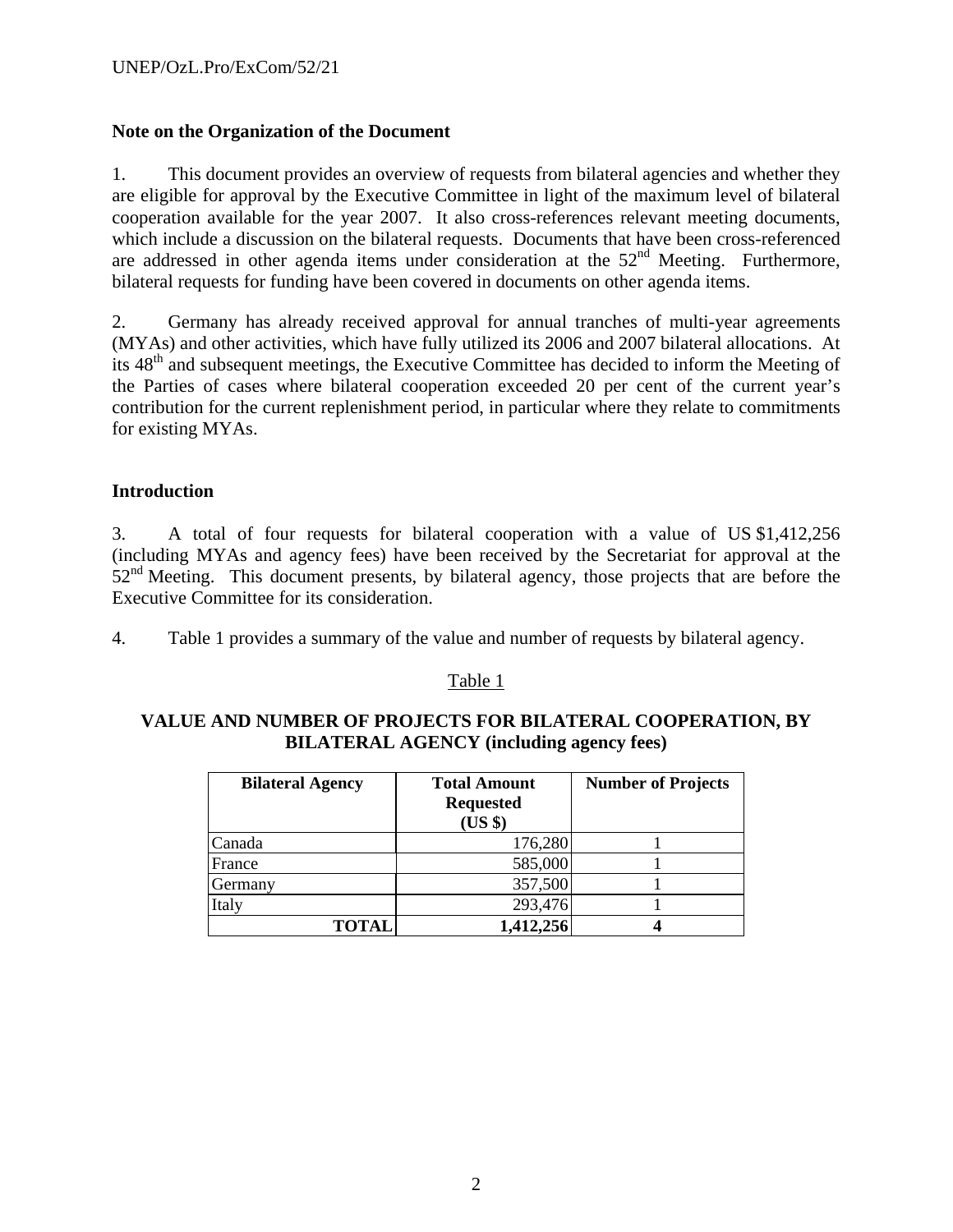## **REQUEST FROM THE GOVERNMENT OF CANADA**

#### **Introduction**

5. Table 2 presents a summary of the request for bilateral cooperation from the Government of Canada. The value of this request (US \$176,280), including any projects approved at the 51st Meeting (US \$145,770), does not exceed 20 per cent of Canada's contribution for 2007 (US \$940,073) and Canada did not exceed its allocation for 2006.

#### Table 2

#### **SUBMISSION FROM THE GOVERNMENT OF CANADA AND RECOMMENDATION**

| <b>Project Title</b>                                                                                                                            | <b>Country</b> | <b>Total Amount</b><br><b>Requested</b><br>(US\$) | Amount<br><b>Recommended</b><br>(US\$) |
|-------------------------------------------------------------------------------------------------------------------------------------------------|----------------|---------------------------------------------------|----------------------------------------|
| Terminal phase-out management plan for the phase-out of Saint Lucia<br>ODS in the refrigeration and air conditioning sector (first)<br>tranche) |                | 156,000                                           | (1)                                    |
| Agency Fee                                                                                                                                      |                | 20,280                                            |                                        |
| TOTAL                                                                                                                                           |                | 176,280                                           |                                        |

(1) Under UNEP/OzL.Pro/ExCom/52/47

## **SAINT LUCIA: Terminal phase-out management plan for the phase-out of ODS in the refrigeration and air conditioning sector (first tranche) (US \$156,000)**

6. The comments and recommendations of the Fund Secretariat are found in UNEP/OzL.Pro/ExCom/52/47.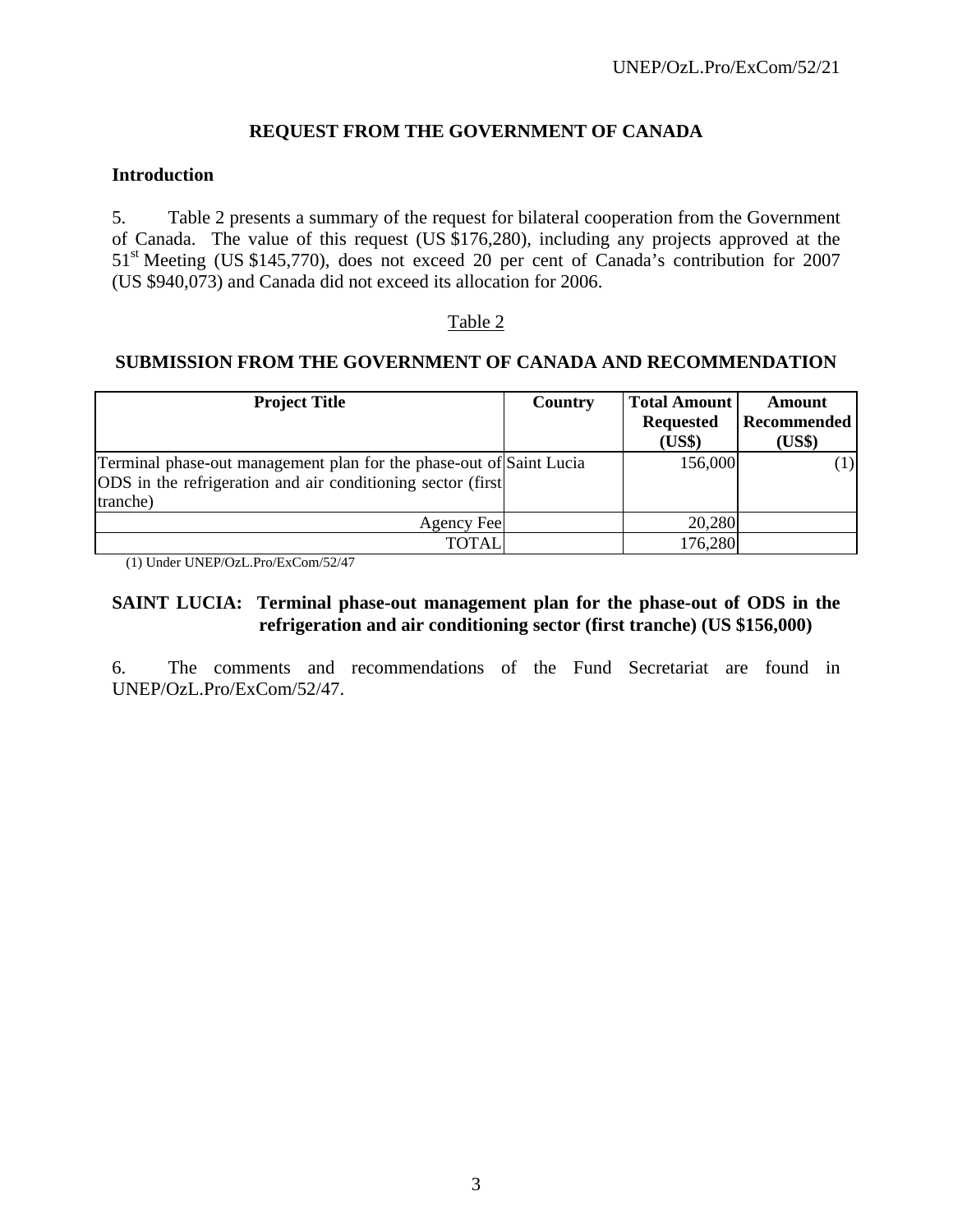## **REQUESTS FROM THE GOVERNMENT OF FRANCE**

#### **Introduction**

7. Table 3 presents a summary of the request for bilateral co-operation from the Government of France. The value of this request (US \$585,000), including any projects approved at the 51<sup>st</sup> Meeting (US \$169,500) does not exceed 20 per cent of France's contribution for 2007 (US \$2,015,159) and France did not exceed its allocation for 2006.

## Table 3

#### **SUBMISSION FROM THE GOVERNMENT OF FRANCE AND RECOMMENDATION**

| <b>Project Title</b>                                  | <b>Country</b> | <b>Total Amount</b> | Amount      |
|-------------------------------------------------------|----------------|---------------------|-------------|
|                                                       |                | <b>Requested</b>    | Recommended |
|                                                       |                | (US\$)              | (US\$)      |
| CTC phase-out plan for the consumption and production | India          | 500,000             | $ 1\rangle$ |
| sectors: 2007 annual programme                        |                |                     |             |
| Agency Fee                                            |                | 85,000              |             |
| <b>TOTAL</b>                                          |                | 585,000             |             |

(1) Under UNEP/OzL.Pro/ExCom/52/35

#### **INDIA: CTC phase-out plan for the consumption and production sectors: 2007 annual programme (US \$500,000)**

8. The comments and recommendations of the Fund Secretariat are found in UNEP/OzL.Pro/ExCom/52/35.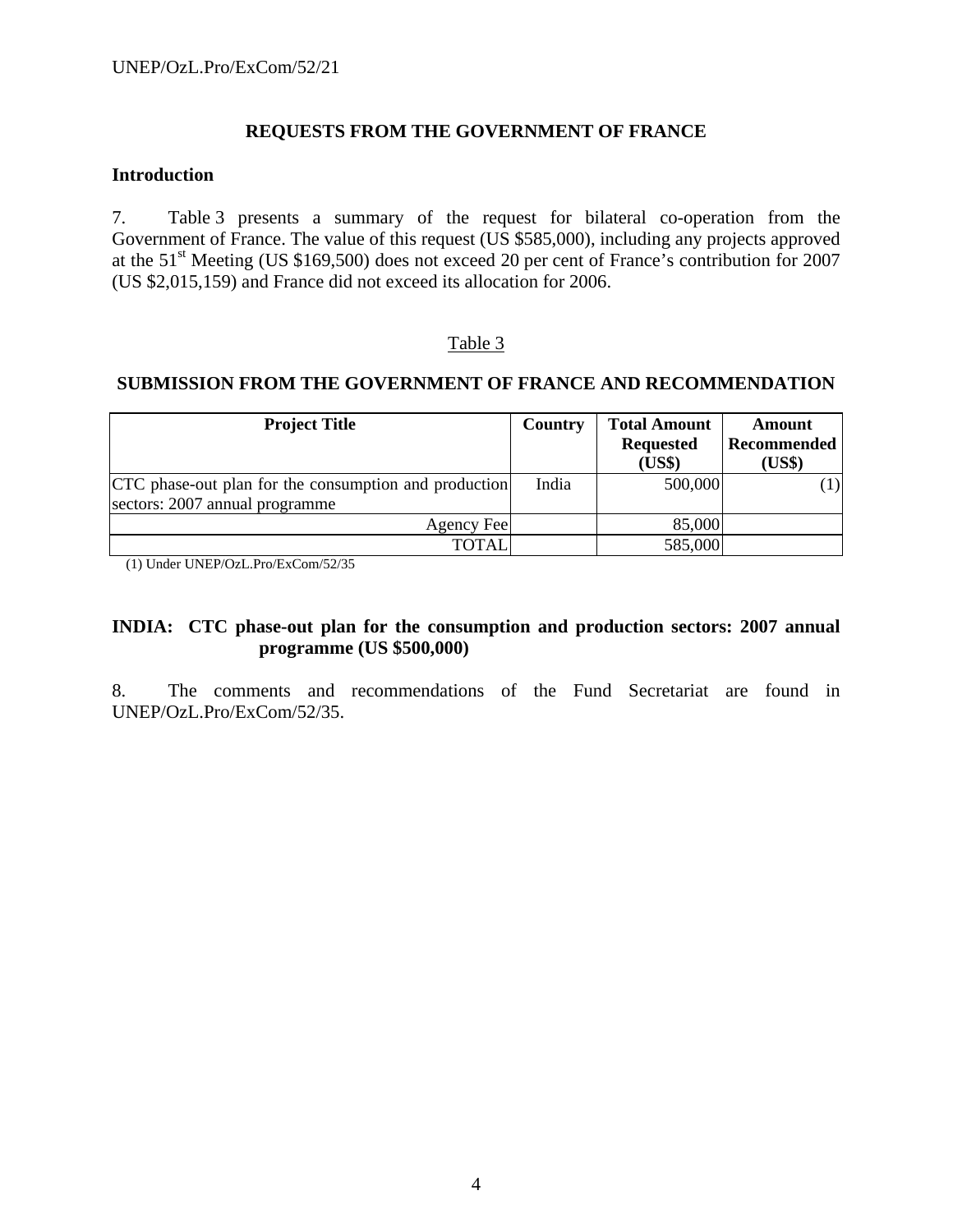## **REQUESTS FROM THE GOVERNMENT OF GERMANY**

#### **Introduction**

9. Table 4 presents a summary of the request for bilateral co-operation from the Government of Germany. Germany submitted one project amounting to US \$357,500 (including agency fees) to this Meeting for the Executive Committee's approval. As mentioned in paragraph 2 above, Germany has already fully utilized its 20 per cent bilateral annual allocation (US \$2,894,744) for both the years 2006 and 2007 of the current replenishment period. US \$572,817 has been assigned for bilateral cooperation for 2008. The requested amount (US \$357,500) plus the amount already committed under Germany's bilateral programme for 2008 (US \$572,817) does not exceed Germany's 20 per cent allocation for 2008.

#### Table 4

## **SUBMISSION FROM THE GOVERNMENT OF GERMANY AND RECOMMENDATION**

| <b>Project Title</b>                                                                    | Country | <b>Total</b><br><b>Amount</b><br><b>Requested</b><br>(US\$) | Amount<br>Recommended<br>(US\$) |
|-----------------------------------------------------------------------------------------|---------|-------------------------------------------------------------|---------------------------------|
| CTC phase-out plan for the consumption and<br>production sectors: 2007 annual programme | India   | 300,000                                                     |                                 |
| Agency Fee                                                                              |         | 57,500                                                      |                                 |
| <b>TOTAL</b>                                                                            |         | 357,500                                                     |                                 |

(1) Under UNEP/OzL.Pro/ExCom/52/35

#### **INDIA: CTC phase-out plan for the consumption and production sectors: 2007 annual programme (US \$300,000)**

10. The comments and recommendations of the Fund Secretariat are found in UNEP/OzL.Pro/ExCom/52/35.